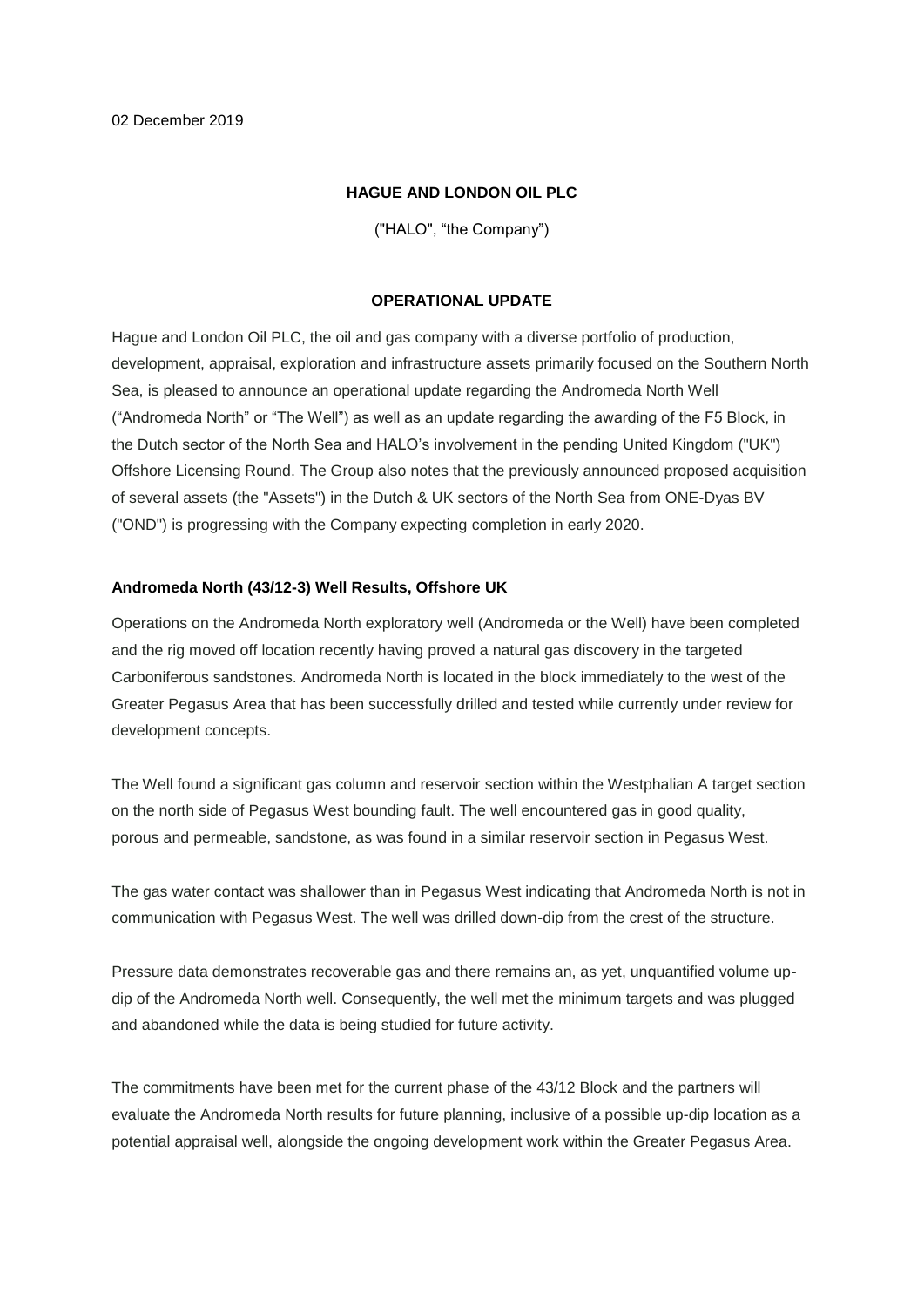# **Award of F5 Block, Offshore Netherlands**

Hague and London Oil Plc (HALO or the Company) is pleased to announce the Company has been awarded an exploration permit for block F5 (F5 or the Block) in the Dutch sector of the North Sea by the country's Ministry of Economic Affairs & Climate Policy.

The Block, awarded in partnership with Neptune Energy (Neptune), is located 200 kilometres north of Den Helder (HALO 8.88%) and 25 kilometres southwest of the Neptune-operated F3-B platform (a, separate, unmanned oil offloading tower is located nearby).

F5 is located near infrastructure and its shallow objective would make it very cost-effect to explore. Formal exploration work shall begin next year and the partnership may further expand but Neptune will act as operator for the Block.

The Company has pursued "shallow gas" offshore Netherlands as part of its Southern North Sea strategic growth plans; HALO will continue to look for similar opportunities in Dutch sector of the North Sea as well as the UK Sector.

Shallow gas, the depth and properties of the targeted Tertiary gas reservoirs provide new opportunities for HALO, are a different exploration play and better balances the existing exploration activities, primarily, in the Carboniferous with respect to risk, cost and benefit to shareholders.

# **32nd Licensing Round, Offshore UK**

HALO recently participated in the UK's 32nd licensing round as organized by the Oil and Gas Authority ("OGA"). The ongoing work and activities in the Netherlands and UK supported exploration interest in the areas targeted by the Company.

However, there can be no guarantee that any of the proposals will be successful and/or that the OGA shall issue licenses to the Company, and partners, on the areas applied for. HALO shall provide updates as, and if, required.

## **Proposed Acquisition, Offshore Netherlands & UK**

HALO is progressing the Proposed Acquisition with OND in terms of gaining all customary Government (or Joint Venture) approvals, consents and waivers in both jurisdictions represented by the Assets. Once these are received the financing of the Proposed Acquisition can then be completed.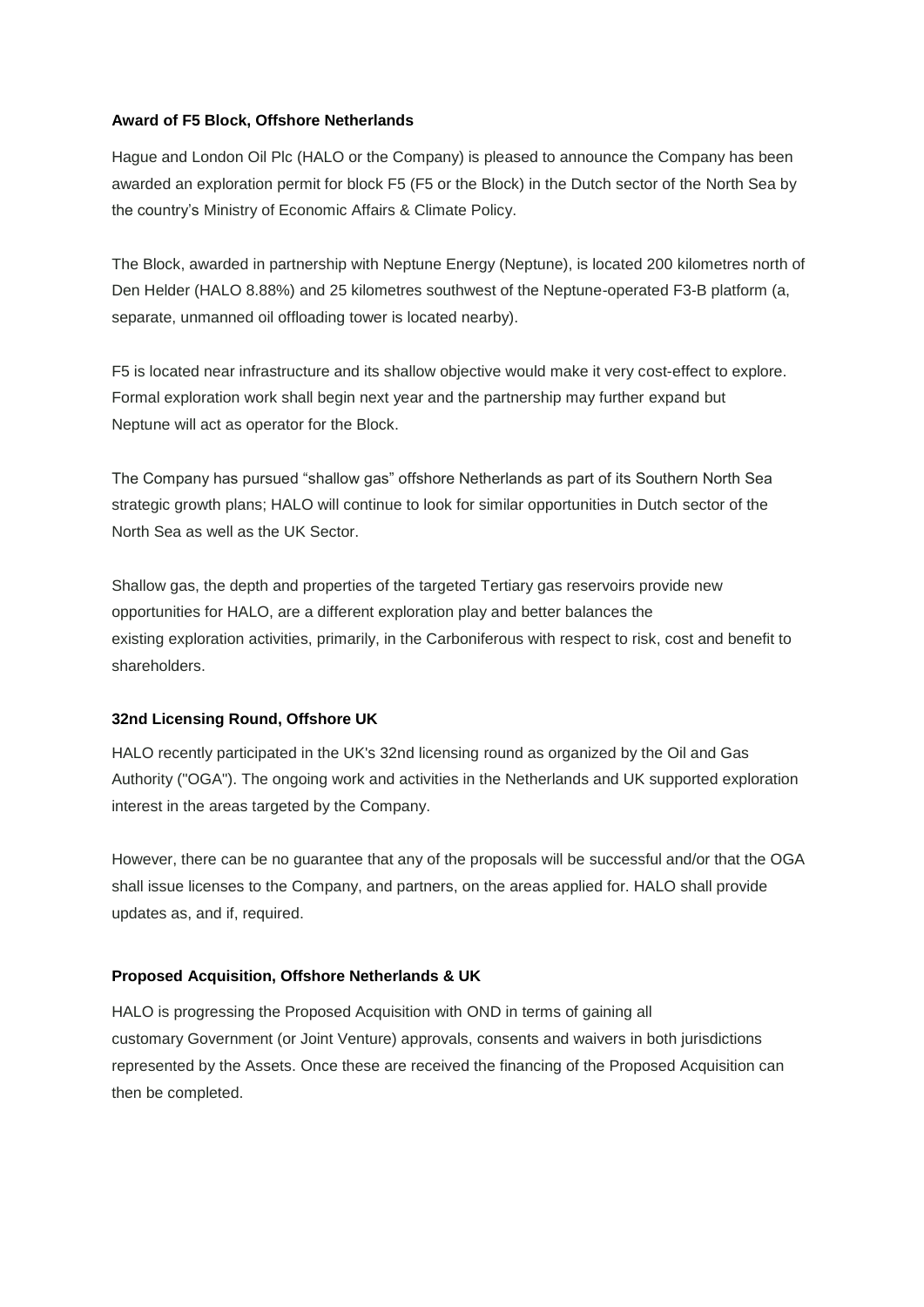Therefore, HALO has initiated an updated competent persons report (CPR) on the Assets. The Company expects to complete much of the outstanding work, including the CPR, over the remainder of the year and hopes to achieve closing of the Proposed Acquisition in early 2020.

# **Andrew Cochran, Chairman and Interim CEO, commented:**

*"The Andromeda North well proved a natural gas discovery in the Carboniferous objective but at the lower end of expectations. However, it has also proven the Pegasus play further westward. The operations were completed safely and within budget while the partners will continue to evaluate the data and implications for future activity in the Andromeda area in parallel with the ongoing Pegasus work.*

*In addition, we are very excited about progressing our plans for Shallow Gas in the Southern North Sea. This demonstrates HALO's continued commitment to investing in exploration opportunities and growing the existing North Sea portfolio both organically and through acquisitions. Again, the Company works with well-established partners as operators to expand our strategic footprint."*

## Glossary

2P proven and probable oil reserves Boepd barrel of oil equivalent production per day Mwh megawatt hours Bcf billions of cubic feet

## **Contact:**

**Andrew Cochran, Chairman and Interim CEO** +31 (0)70 330 6688

# **Camarco Financial PR**

**Notes to Editors**

Owen Roberts, Billy Clegg +44 (0) 203 757 4980

Hague and London Oil plc is an oil and gas company, which together with its subsidiary companies, is primarily focused on the Southern North Sea, with a diverse portfolio of offshore producing, development and exploration assets. On 10 November 2017, HALO completed the acquisition of Tullow 101 Netherlands B.V., comprising a portfolio of exploration and production licences in the Dutch Southern North Sea. The acquisition was financed by a structured offtake and finance facility of €6.0m